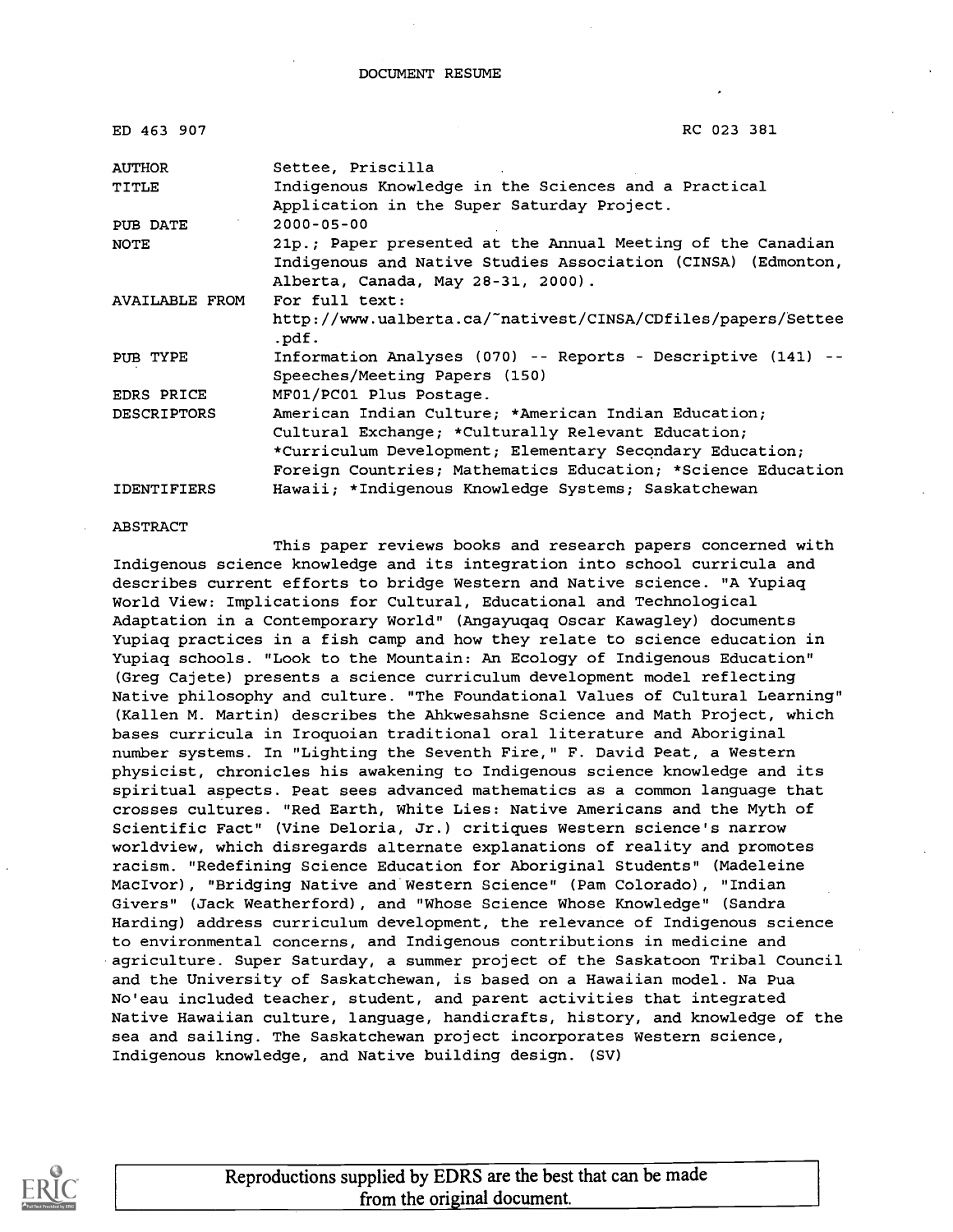$2381$ 

 $\circ$ 

a

# Indigenous Knowledge in the Sciences and a Practical Application in the Super Saturday Project

### For the Canadian Indigenous and Native Studies Association May 28-31, 2000

by Priscilla Settee

PERMISSION TO REPRODUCE AND<br>DISSEMINATE THIS MATERIAL HAS<br>BEEN GRANTED BY

 $P$ risc $1|q$ 

**TO THE EDUCATIONAL RESOURCES** INFORMATION CENTER (ERIC)

U.S. DEPARTMENT OF EDUCATION<br>Office of Educational Research and Improvement EDVCATIONAL RESOURCES INFORMATION CENTER (ERIC)

I This document has been reproduced as<br>received from the person or organization<br>originating it.

Unior changes have been made to improve<br>  $\Box$  Minor changes have been made to improve

Points of view or opinions stated in this docu- ment do not necessarily represent off icial OERI position or coacy.

### BEST COPY AVAILABLE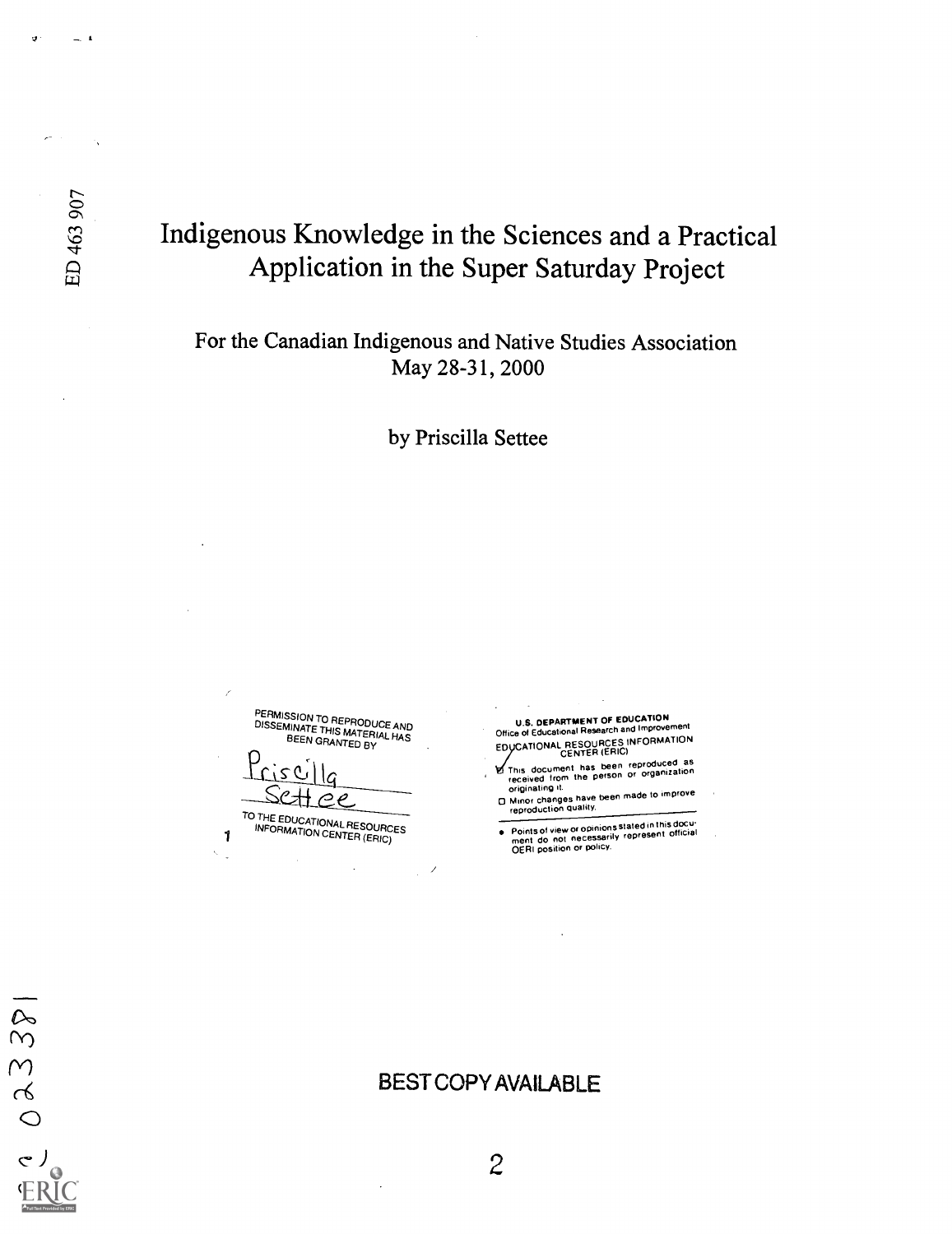Indigenous Knowledge in the Sciences and a Practical Application in the Super Saturday Project , for the Canadian Indigenous and Native Studies Association, May 28 - 31, 2000 by Priscilla Settee (copyright)

 $\int$ 

S N 8  $, 3$ 

Several articles, research papers and books, have been written by Indigenous scholars about the Indigenous science knowledge base of Indigenous peoples. While the knowledge base is growing, more research is urgently required, especially to help future students and youth get a sense of the wealth of knowledge which exists within their communities. This paper reviews some of those books and then describes current projects that attempt to overcome the problems identified.

#### Indigenous Knowledge

A Yupiaq World View: Implications for Cultural, Educational and Technological Adaptation in a Contemporary World by Angayuqaq Oscar Kawagley examines some of the cultural and educational implications when two cultures meet. This study takes place in a remote Yupiaq village in southwestern Alaska. More specifically the study is of the Yupiit Nation and its school system. Kawagley, a Yupiaq, documents Yupiaq practices in a traditional fish camp and how those practices relate to science education in Yupiaq schools. Kawagley utilizes participant-observer research methods, a common method for data gathering. Kawagley describes the Yupiaq World view as a cognitive map for making sense of our world where care is given for maintaining balance between the human, natural, and spiritual realms, thereby creating a sense of harmony.

Kawagley uses a tetrahedral metaphor to represent the interrelationship among humans, nature, and the supernatural in the Yupiaq world view. A delicate balance is maintained through constant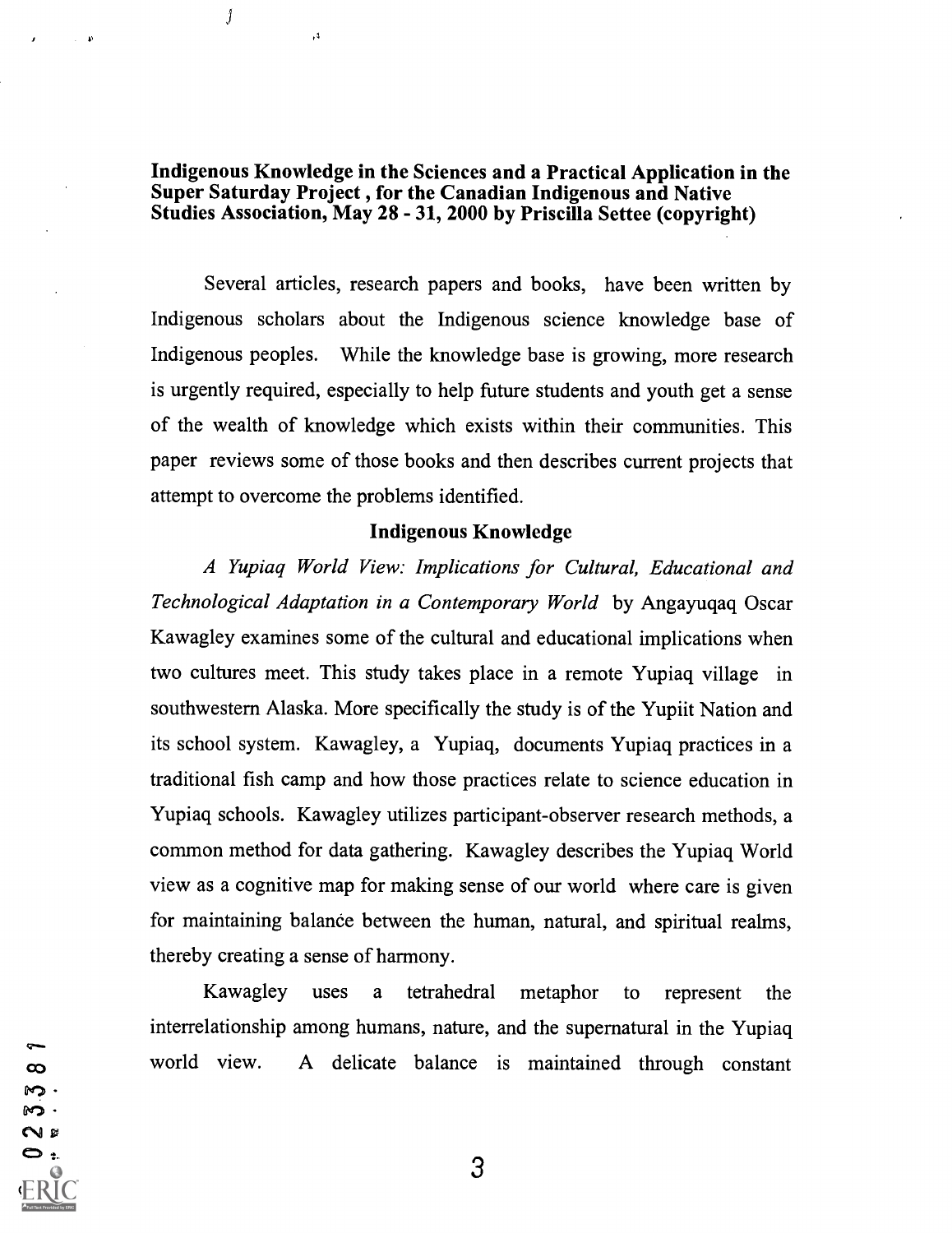communication between the three realms. Kawagley chose as his research setting the Yupiaq fish camp, community and school. He calls the fish camp a cornucopia of traditional and modern technologies. Kawagley feels that it is a mistake to exclude ordinary people whose experience comes from common sense, casual empiricism, or thoughtful speculation. Through his study Kawagley shows the process his people used in order to make a good life for themselves and their community.

2

Kawagley examines all aspects of production within the research setting. How weather is predicted how fish is obtained, prepared, and stored are considered. The Native diet and plants which are used for medicine and healing are also considered. Kawagley examines old and modern technology such as transportation and aids for food production. All are considered applications of Indigenous science and technology. He concludes that Yupiaq people survived by asking questions, observing, experimenting, memorizing, applying data, and using available resources to develop their technology.

Look to the Mountain: An Ecology of Indigenous Education by Greg Cajete is a book about Indigenous perspectives in education. In the chapter "Indigenous Science: Seven Orientations of Environmental Knowledge," Cajete explains that ethnoscience is a Western terminology useful for describing some of the key elements of Indigenous science. The separation between science and ethnoscience represents a dilemma that has been associated with the orienting, teaching, and learning of science by primarily non-Western learners. In most Western cultures, ethnoscience is seen as cultural while science is seen as acultural, an idea which has alienated many Indigenous learners from science. Because many Indigenous students have been alienated from learning Western science and because Indigenous

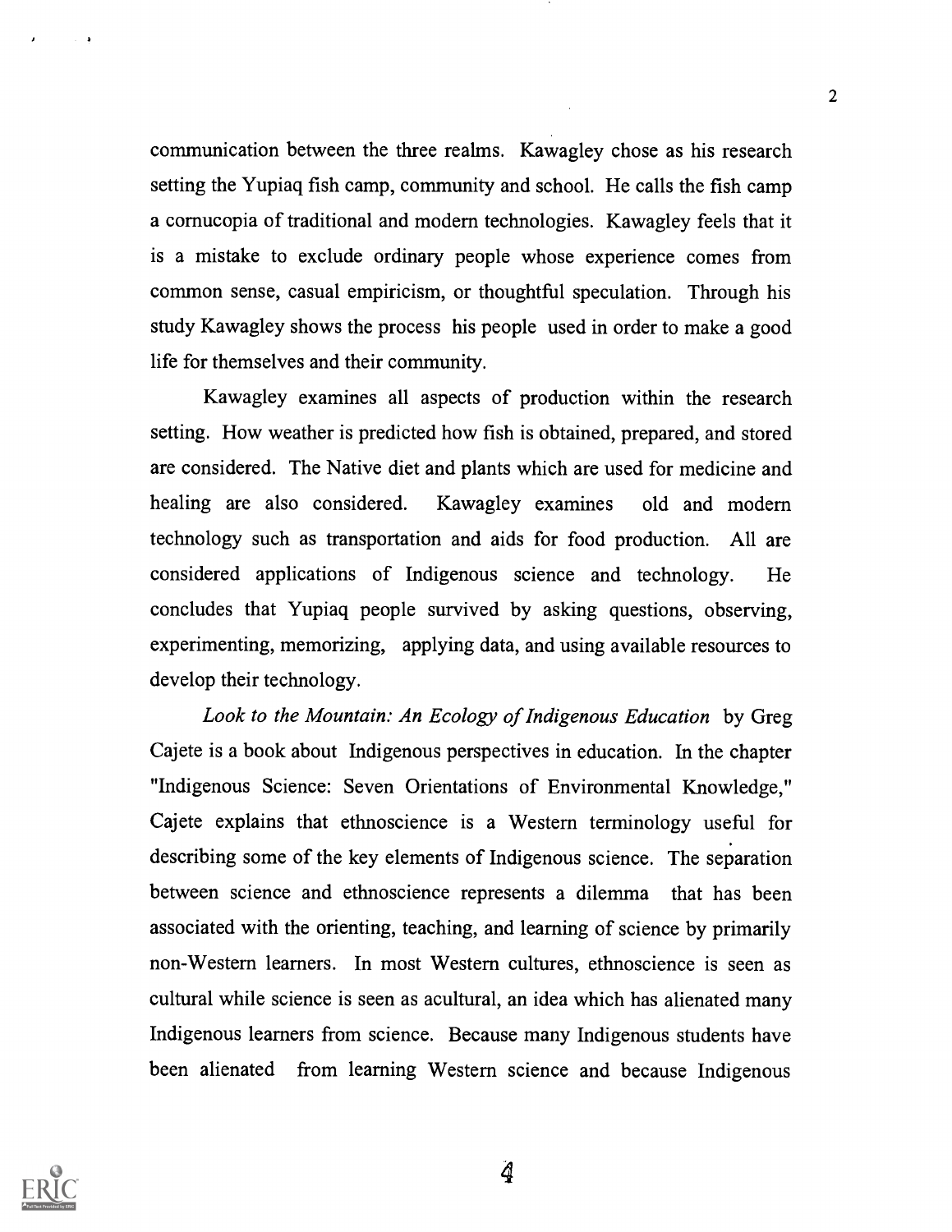science is neither acknowledged or validated, students have been excluded from science type professions. Cajete presents a remarkable model for curriculum development which is reflective of Aboriginal philosophy and which is based on seven orientations (organized around: a Center, the four directions, Below and Above. Students begin with the Center place of creation and learning through self. Students learn the nature of creativity by learning to be creative through journal writing, making art, creative encounters with Nature and researching creative expression in Indigenous cultures. Through this process students find their own Center and form the foundation for the process of learning and creation. The four directions provide a framework for researching other forms of knowledge. The East orients the student to the natural philosophy which guides them to Indigenous knowledge. The East is where students prepare for their personal journey of learning. The West represents sustenance, social wellbeing, and community. Through the West students understand the human community and its reflection in themselves. The South is the world of plants, fertility, healing, and wholeness. Here students understand their relationship and dependence on the plants and the natural world. The North is associated with animals and human relationships. Here students are introduced to concepts from wildlife biology, ecology, mythology, and theology. Students establish a direct personal relationship with the animal world through the form of making animal masks, drawing animals, and working with animals. Myth and art bring to life the relationship between people and animals. The Below is the domain of the Earth Mother and the elements of earth, wind, fire, water, and air. Students are introduced to natural phenomena such as the winds, mountains, seas, forests, lakes, rivers, plains, and deserts. The seventh orientation is the Above and the domain of

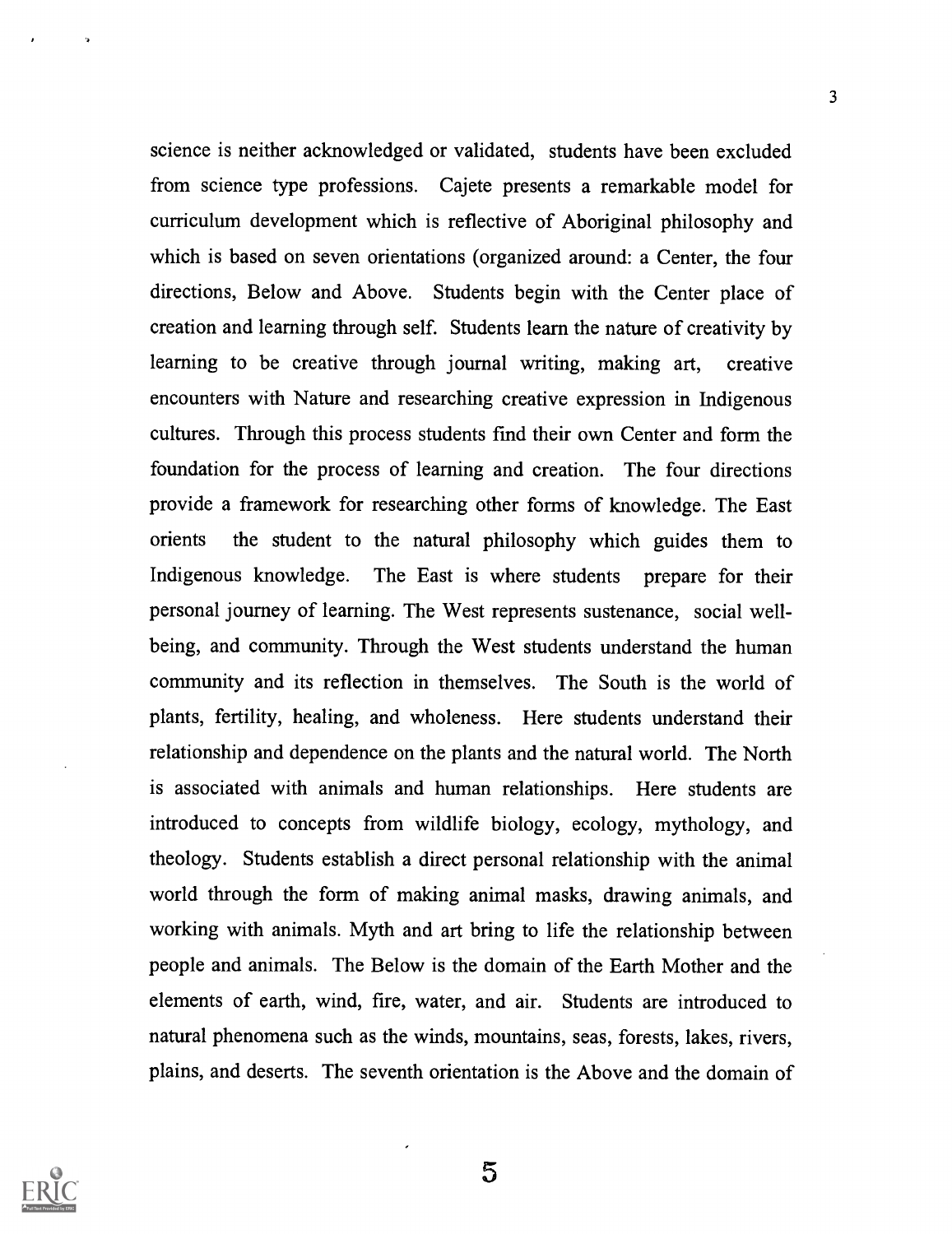the Celestial Father, the Great Mystery, the Sun, Moon, and Stars. The Cosmos is the grand expression of the creative centre that is within each of us. Students see themselves as part of a greater story of creation.

"The Foundational Values of Cultural Learning" by Kallen M. Martin describes the Ahkwesahsne Science and Math Pilot Project which is under the auspices of the Mohawk Board of Education. The reserve of Ahkwesahsne is split among the provinces of Ontario and Quebec and the state of New York. Ahkwesahsne has developed a curriculum which relies on the principles of three foundational aspects of Iroquoian culture, the Great Law of Peace, the Iroquoian Creation Story, and the Thanksgiving Address. The curriculum was created as a response to the high failure rate of Iroquoian students and is based on values which honour Mohawk culture and science. It teaches students who they are as a people. The co-ordinator of the project, Brenda La France defines science as a way of coming to knowing. LaFrance says that it was important to look at dreams, visions, and the prophecies and information that they have come to know as being Mohawk. The information is then compared to Western science. Creation stories were incorporated into the math, science, and language arts components of the curriculum. The curriculum begins at the ground level and then goes up to the sky world. Circles and lines, earth, water, trees, animals and birds, agriculture and food, medicine, the cosmos, and energy, constitute the unit theme.

The Tree of Peace is discussed in the unit on trees. The symbolism of the great white pine in Iroquoian stories is discussed. Principles of peace, honor, and a good mind, are instilled in students. The project ensures use of Elders and spiritual leaders in the classroom. Camping trips enable students to track animals and to identify them by their droppings. Students also find

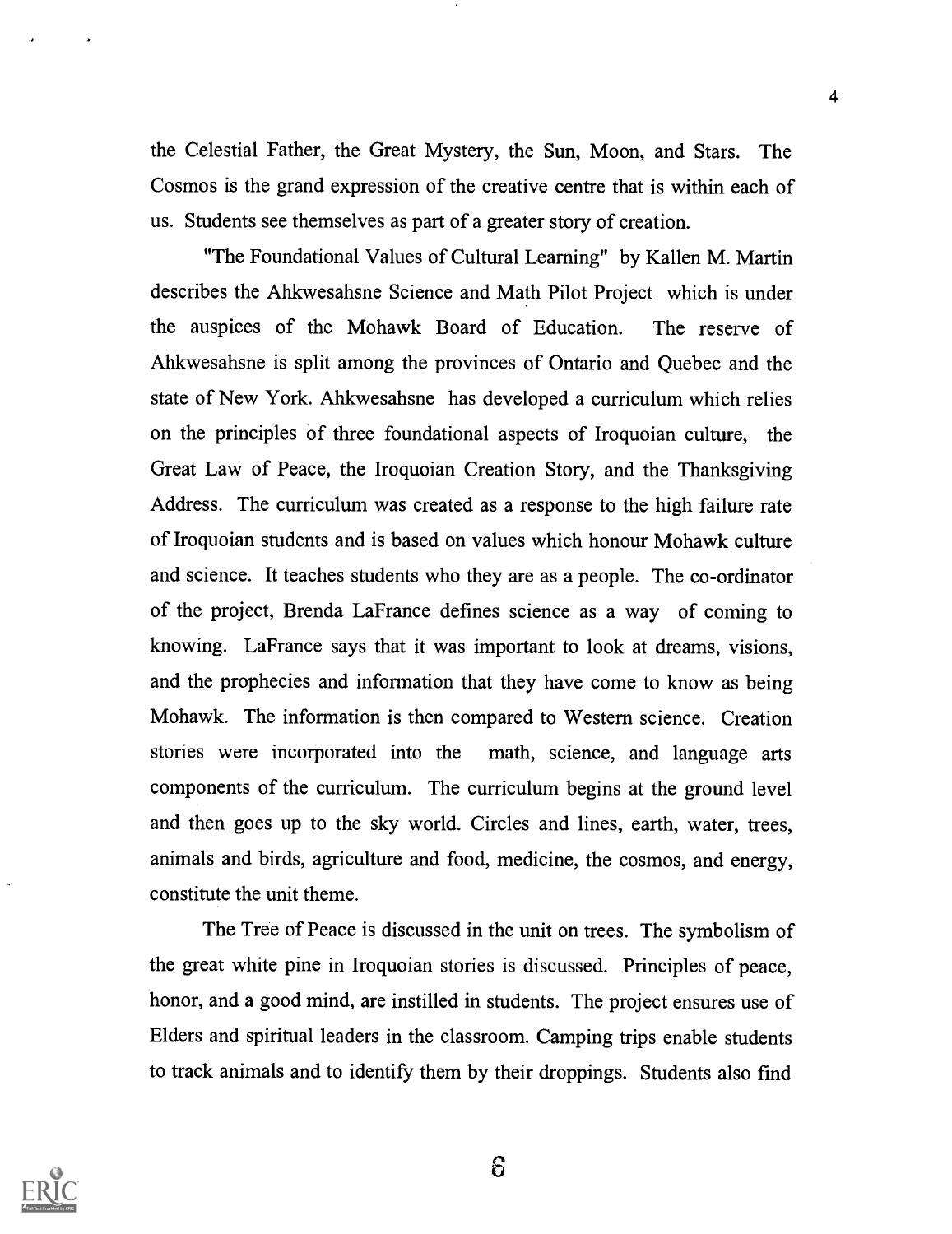out about Indian medicines, herbs, and edible plants. The water unit enables students to look at history, geography, and language arts, as well as the impact of industrial pollutions and its impact on the seventh generation. Bird studies include local birds habitat, coloring, breeding, wingspan, and plumage. No other textbook provides the information on the alteration of the environment along the St. Lawrence River.

The mathematics curriculum includes Aboriginal number systems, origin of number words, limits of counting, mathematics thought of the Iroquoian agricultural and hunting society, Mesoamerican geometry, the Mayan concept of zero, Incan and Mayan calendrics, computational techniques, and notation devices. The use of Indigenous cultural values and concepts has shown an amazing increase in student self-esteem and it makes students better prepared for higher education.

In *Lighting the Seventh Fire*, F. David Peat (a brilliant physicist) writes about the spiritual ways, healing, and science of the Native American. Peat has written thirteen other books about science. This book was written after Peat's illustrious career in science, and after he had spent much time with Aboriginal philosophers, teachers, and elders. After many years as a scientist engaged in theoretical research, Peat began thinking about new ways and new ideas when he was struck by the way society had become separated from nature. Peat recalls looking at Touch the Earth by T.C. McLuhan and being struck by the images of Indigenous faces which spoke to him in a hauntingly beckoning manner. Shortly after, he was called by a man who was to become a lifelong friend and teacher, Leroy Littlebear, inviting him to an Aboriginal ceremony. That began Peat's journey to the richness, power, and subtlety of the Indigenous approach to knowing and being.

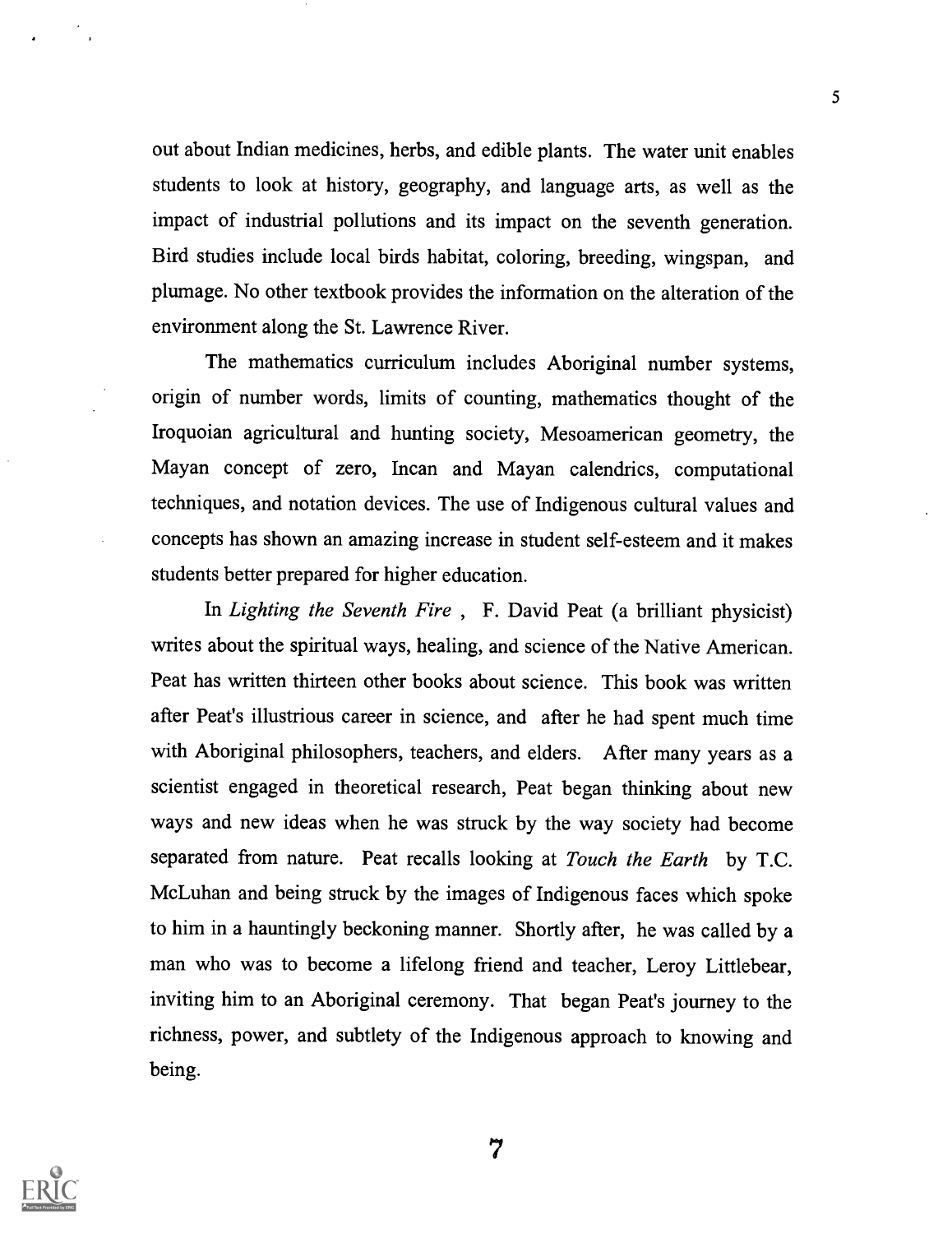Lighting the Seventh Fire chronicles Peat's journey to the world of Indigenous science and knowledge. Peat claims that it is not so much an attempt to explain traditional knowledge in the light of Western science so much as it is an acknowledgment of another way of knowing and his attempt to dialogue with another world view. Peat relates his experience at a Sun Dance, acknowledging first and foremost the womens' important role in bringing together the conditions and energy for the Sun Dance to begin. For Peat, the Sundance experience is an example of two cultures clashing -- the Western and the Aboriginal. Western scientists do not accept Aboriginal science world views as authentic and valid, but measure them through a Western world view. Western paradigms, through their positions of power, deny any authenticity to Indigenous knowledge. Aboriginal knowledge becomes labelled as myths, legends, superstitions, and fairy stories. In Western science almost all knowledge is learned out of books however in the Indigenous coming to knowing, everything is learned thought listening and experiencing as well as relating and respecting other living entities, including natural resources such as rocks, water, trees, and the land. Peat talks about the quality of silence and role of Elders, dreams, visions, and clowns.

Stories of creation are central to all Indigenous peoples and are at the centre of their being. This fact presents a clash of values when compared to the stories of conquest, that Western falsification and projection history teaches. Peat finds error in many of the historical projections such as the Bering Strait theory, wherein Indigenous people supposedly crossed into the new world through the Bering Strait. Western science/history does not teach about the Indigenous holocaust wherein millions have died since contact with Europeans. Peat states that 90 to 95 percent of the people perished.

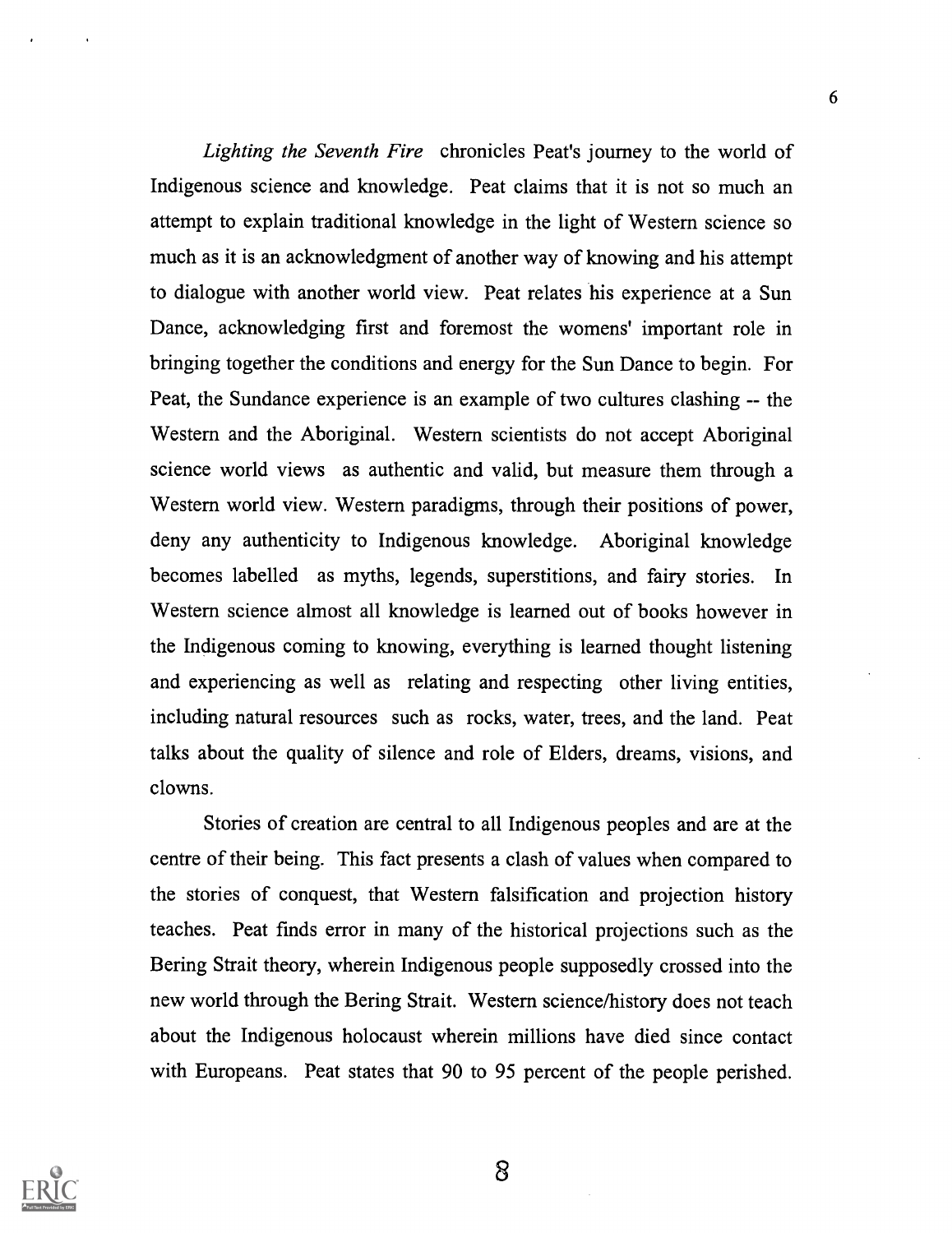Nor does Western Science teach about Indigenous knowledge of plants and their contributions to Western medicines. Western knowledge fails to teach about the sacredness of all life forms. It fails to teach the facts that plants are important not only because of their medicinal qualities, but because of their important relationship to Indigenous peoples. Peat believes that much of Western illness is a product of the philosophy of disrespect for the natural world, something that Indigenous people neither experienced nor practised. Peat uses the metaphor of bacteria and viruses as not only causing sickness but also permeating ideas, values and ways of thinking.

Aboriginal knowledge in the sciences includes mathematics. Peat explains the importance of mathematics concepts, including geometry, surveying, computation and number representation. Early application of these principles by Indigenous people, helped them in the building of their early temples and earth works. As an example, Peat explains that the buildings of the Anasazi people of the Chaco Canyon were aligned astronomically. Balls of string kept by women of the northwest were knotted at periodic intervals. This method was used to keep accurate monthly times. To enter the world of numbers is a sacred act. For Indigenous people the number four represents the four directions, the four seasons, and the four cycles of human life (birth, childhood, adulthood, and old age). The number four also represents balance and harmony as seen in the Medicine Wheel.

Mayan people wrote vast numbers of books about religion, mathematics, and daily life. These books were destroyed by the early Spaniards on the grounds that the writings were pagan. Mayan astronomy, science, history, literature, ceremonies, cosmology and philosophy will never be known except for that knowledge which has been passed down

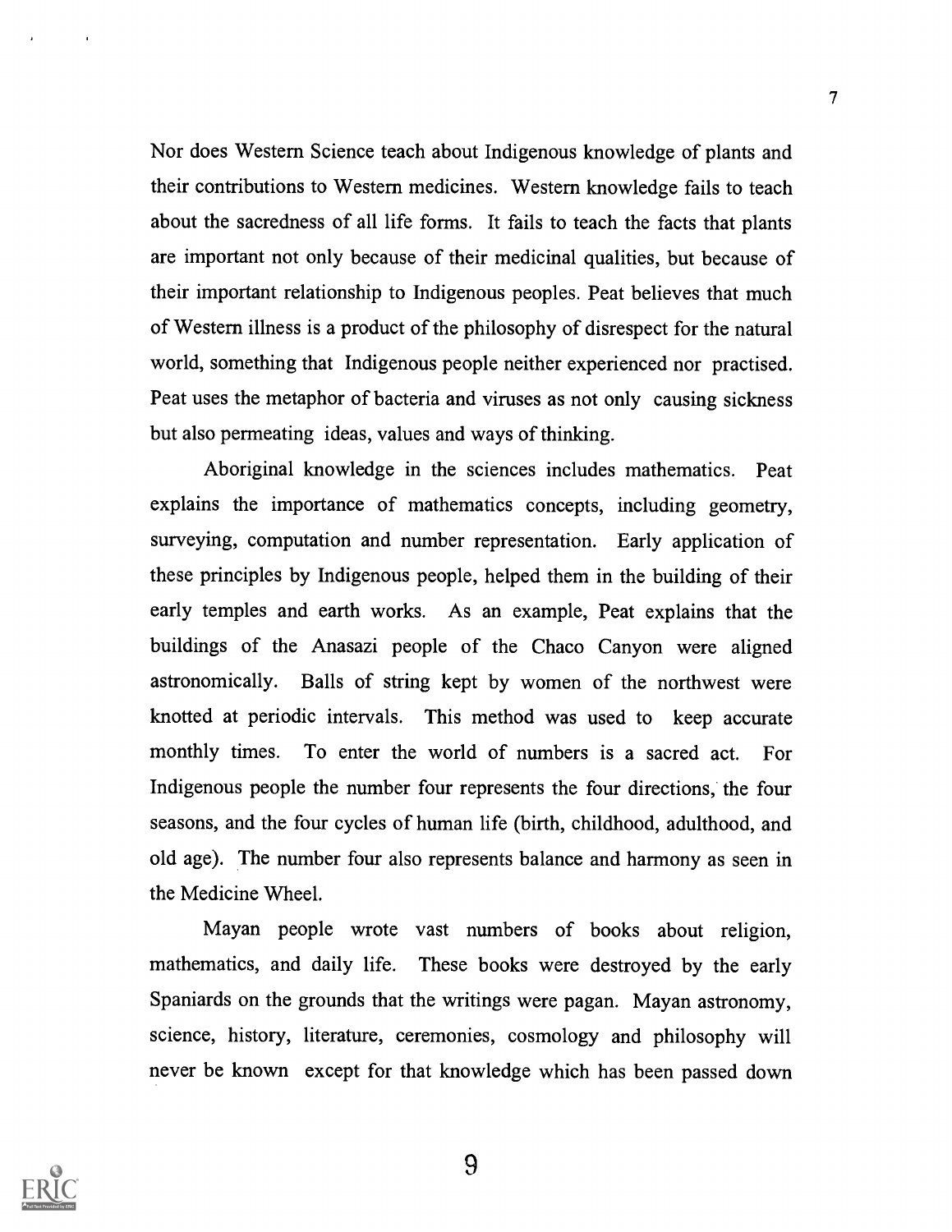orally from generation to generation. Peat feels that the highest mathematics is identical for Europeans, Mayans, Arabs, Chinese and Indians. Therefore mathematics should translate across cultures, as it is the study of basic logical relationships of the world. For Peat, mathematics begins with the structure of the cosmos and of sacred sites. Peat states that the Mayan number system is superior to all others because the Mayans invented the number zero. The concept of zero made it possible to represent astronomically large numbers which was necessary when the Mayans figured out the great cycles of the solar system and the universe.

Within Indigenous science, language has a power all its own, it is not simply a matter of translating Western concepts into Indigenous languages. Speaking can evoke powers and energies. Thus people must be careful when choosing their words.

Peat states that Indigenous science conforms to the defmition of Western science. But it is not possible to separate Indigenous science from ethics, spirituality, metaphysics, ceremony, and social order.

> On the other hand, it is not possible to separate Indigenous science from other areas of life such as ethics, spirituality, metaphysics, social order, ceremony, and a variety of other aspects of daily existence. (p. 242)

Indigenous science is a way of being. In comparing Western and Aboriginal science, Peat examines how true Western science is to its principles and what makes Aboriginal science sound. He feels that Westerners need to drop their obsession with ideals and accept Indigenous science as a valid understanding of nature. Both Western and Indigenous cultures have much to gain by listening and dialoguing. They need to envision new and harmonious relationships for all of life. Particularly because physics has had

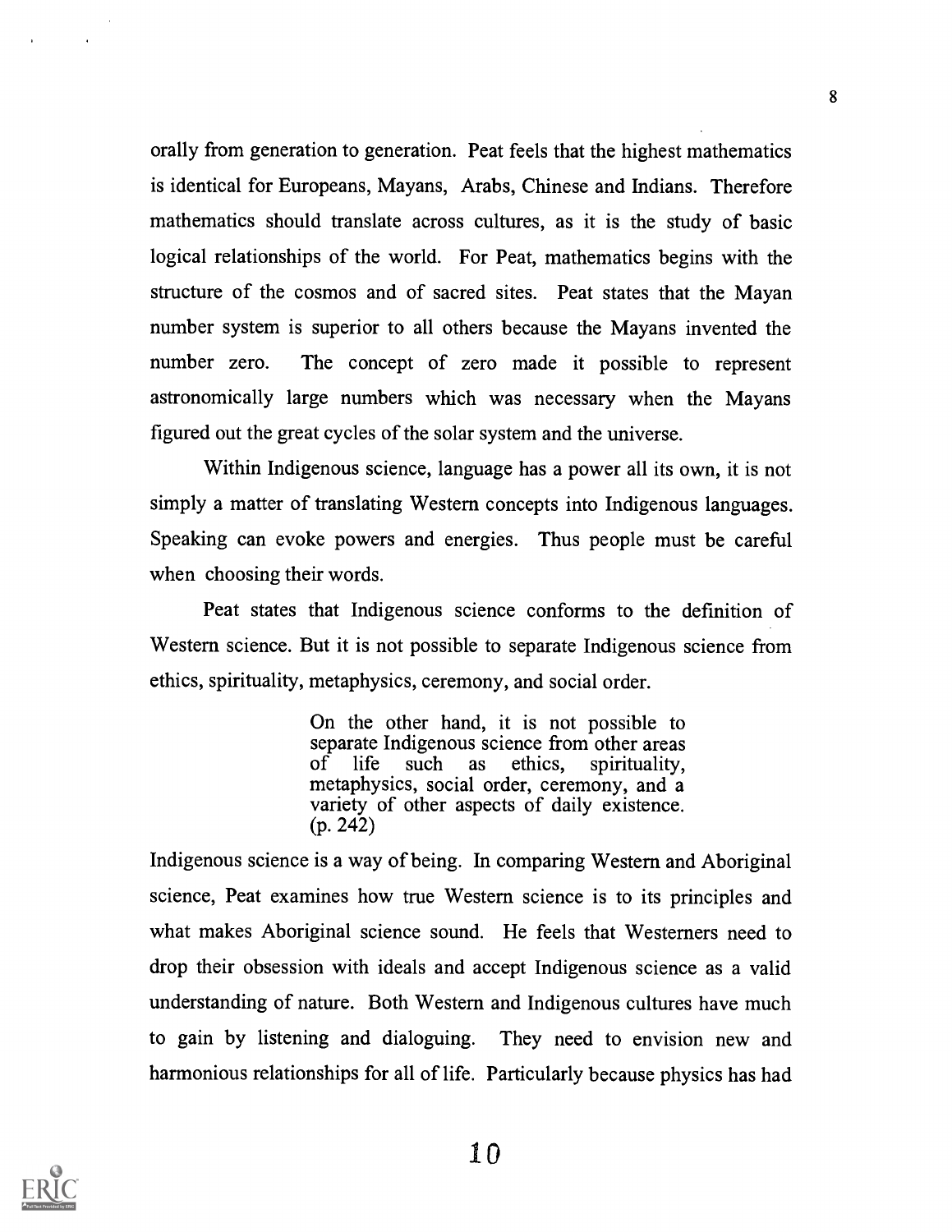a profound effect upon the world population, it is important that a bridge be established between Western physics and Indigenous science and metaphysics.

Red Earth White Lies, Native Americans and the Myth of Scientific Fact by Vine Deloria, Jr., is another critical look at the field of Western science. Deloria begins by giving some history to the American Indian situation and how this history sets the stage for the public to view Indians as child-like with no history and no sense of nationhood. Deloria goes on to say how this frame of mind sets the stage to acknowledge only one form of scientific knowledge, the Western form. Deloria (1995) presents his information in such a way as to belittle Western knowledge and by stating that science is fueled by racism which acknowledges only its own knowledge.

> Unfortunately, the discussion of the age of the Earth and the nature of past events was conducted wholly within the confmes of Western civilization. Consequently, the traditions of all other peoples were shunted aside. (p. 38)

Deloria states that scientists spend time proving they are right, rather than bothering to consider any other world views.

Deloria criticizes the Bering Strait theory as a way of denying Indigenous peoples' claim to the Americas. He also calls into question Western scientists information on human origins and states that many inconsistencies and inaccuracies exist in contemporary interpretations.

> Like any other group of priests and politicians, however, scientists lie and fudge their conclusions as much as the most distrusted professions in our

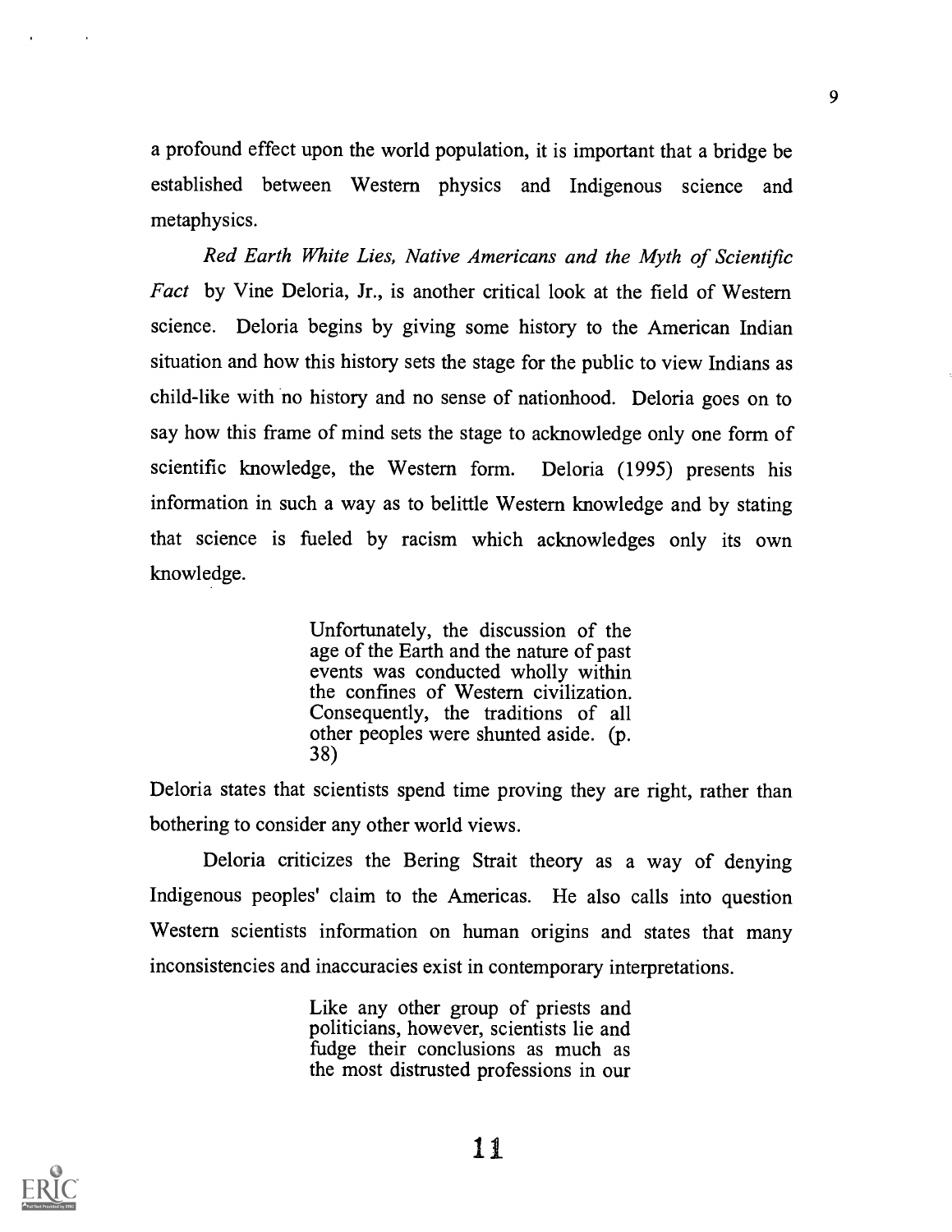society-lawyers and car dealers (p. 41).

Deloria refers to science as a very powerful religion. Deloria states that many of Western scientists' theories and postulations go unchallenged because it is an old boys network of gentlemanly agreements.

> Scientists and scholars are notoriously obedient to the consensus opinions of their profession, which usually means they pay homage to the opinions of scholars and scientists who occupy the prestige chairs on Ivy League and large research universities or even dead personalities of the past ( p. 43).

Scholars who question commonly held beliefs are often pay personally. If they question issues such as the often touted overkill of the mammoth, mastodon, and other prehistoric animals by Paleo-Indians, scholars are squeezed out of the scholarly world.

Racism plays a large part in Western science thereby disregarding any non-Western contributions.

In methodological terms there is a major problem in bringing non-Western traditions within the scope of serious scientific perspective, and that is the inherent racism in academia and<br>in scientific circles. Some of the in scientific circles. racism is doctrinaire and unforgivingfor instance, the belief that, for a person or community possessing any knowledge that is not white/Western<br>in original, verification and in original, verification and articulation are unreliable ( p. 49).

This attribute of Western science is echoed by Gill and Levidow (1987) and by Harding (1993).

In "Redefining science Education for Aboriginal students" Madeleine MacIvor (1995) gives statistics to show that much needs to be accomplished

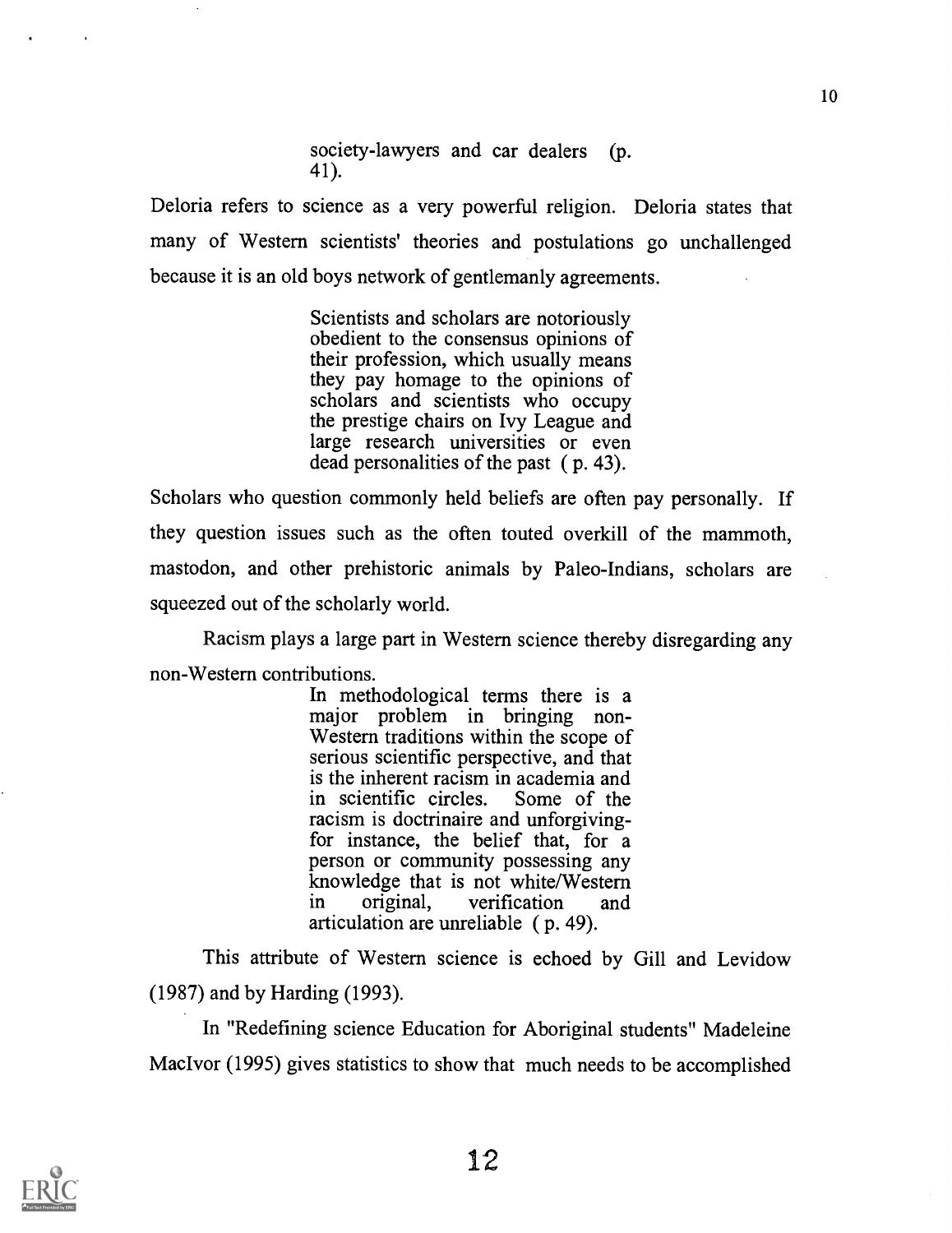in the teaching and learning of science by Aboriginals. It is essential that Indigenous people take their place in the development of their own community, and science is an important component of that development. But Western science needs to be reconstructed to meet the needs of the Aboriginal community. MacIvor uses Eber Hampton's twelve standards of education as a framework for science curriculum development for Aboriginal people. Those twelve standards are: spirituality, service, diversity, culture, tradition, respect, history, relentlessness, vitality, conflict, place, and transformation. Mac Ivor makes a case for the inclusion of Aboriginal knowledge, culture, ways of knowing and material and social reality when developing science curriculum. She states that Indigenous people must be fully engaged when learning science. An example would be the involvement of Aboriginal students in mapping out traditional territories in documenting resource use and traditional sustainable methods. MacIvor cites several examples of environmental disasters on Indigenous lands. They illustrate science gone bad and they give one more reason for the redraffing of a new scientific paradigm. According to MacIvor, the use of the twelve standards will ensure that science curriculum requires Indigenous peoples not to assimilate but will instead honour and respect them.

In "Bridging Native and Western Science", Pam Colorado describes Native science through the metaphor of a tree. The tree is the precursor to human existence and is likened to a respected elder. According to Colorado, Native science has a sacred basis, its teachings are grounded in the natural world. All of life can be understood from the tree. A law of Native science requires that we look ahead seven generations when we make decisions. Laws and standards govern Native science. The goal of Native science is the search for balance, harmony, and peace with all living relations.



11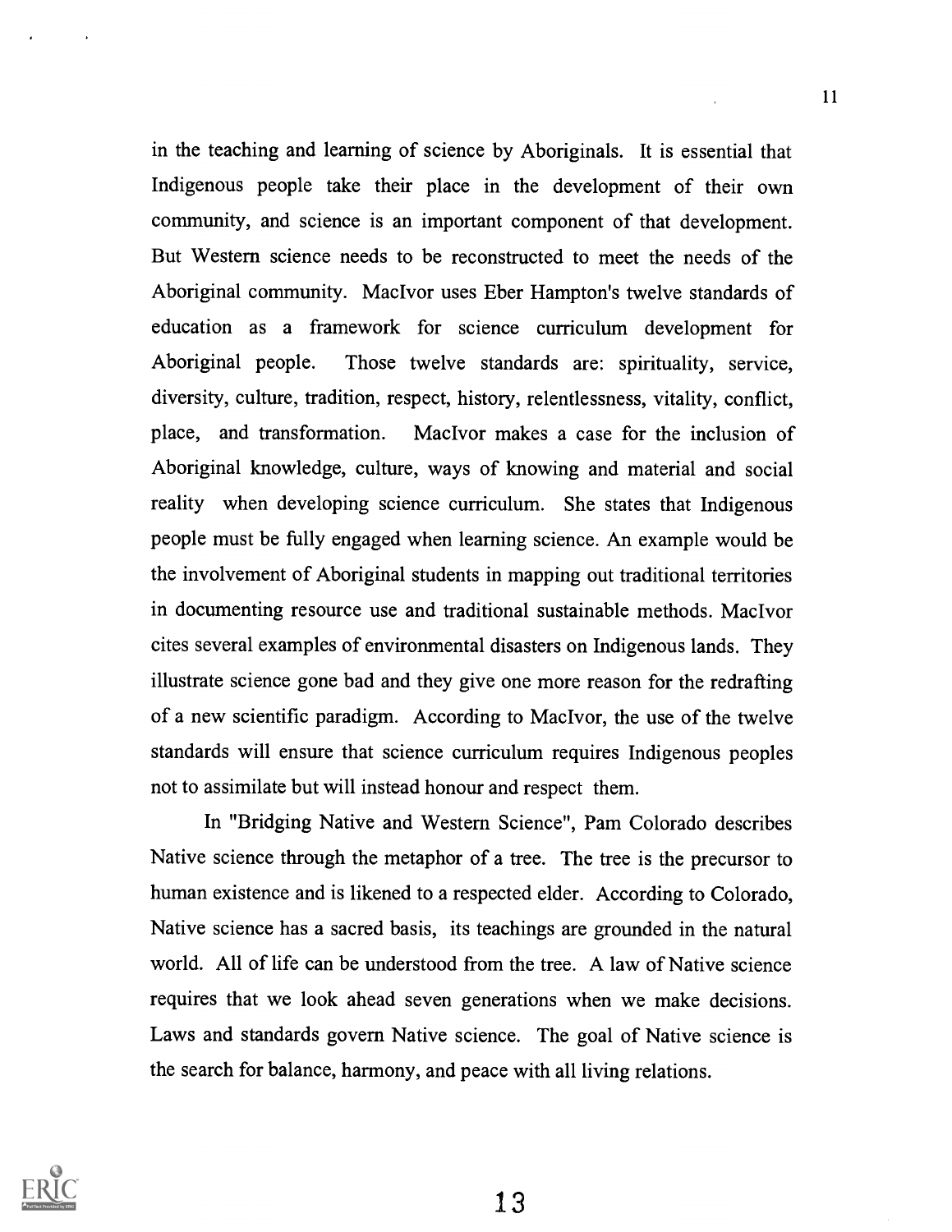Colorado writes about four dynamics that drive Native science: feelings, the historical now, a quiet still place, and relations. Because elders are the purveyors of Native science, a potential barrier exists: today many youths do not know how to ask for knowledge. Qualities which allow a person to become a Native scientist include self-discipline, patience, sharing, faith experience, information, and prayer. Native language is the key to all.

Colorado states that it is necessary to strengthen Native science to block penetration by Western science. The annihilation of 25 million Indigenous peoples was a direct result of the birth and evolution of Western science. We Indigenous people have become dependent on a foreign system of knowledge to understand our own destruction. We try to find solutions through someone else's eyes rather than through our own means, our own knowledge. How we came to that destructive point has historical roots. Events such as the burning of the Mayan libraries and the murder of elders were two ways that the destruction of the Indigenous knowledge base came about. More recently Colorado states that Indigenous Elders, Shamans, and ceremonial events are trivialized and undermined by outsiders. All of these symptoms Colorado claims reflect a European colonial structure or intellectual imperialism. Our survival relies on the ability of our youth to develop a critical consciousness about their world and an understanding of Indigenous science. Native science will protect and nurture the natural environment which is in dire need of protection .

Colorado states that the survival of the planet is dependent on Western science's ability to acknowledge and utilize the principles of Indigenous science. One way to ensure this bridging is to take advantage of crosscultural scientific exchange and collaboration. Participatory research can serve as a tool towards change. In order to avoid pitfalls in the relationship,

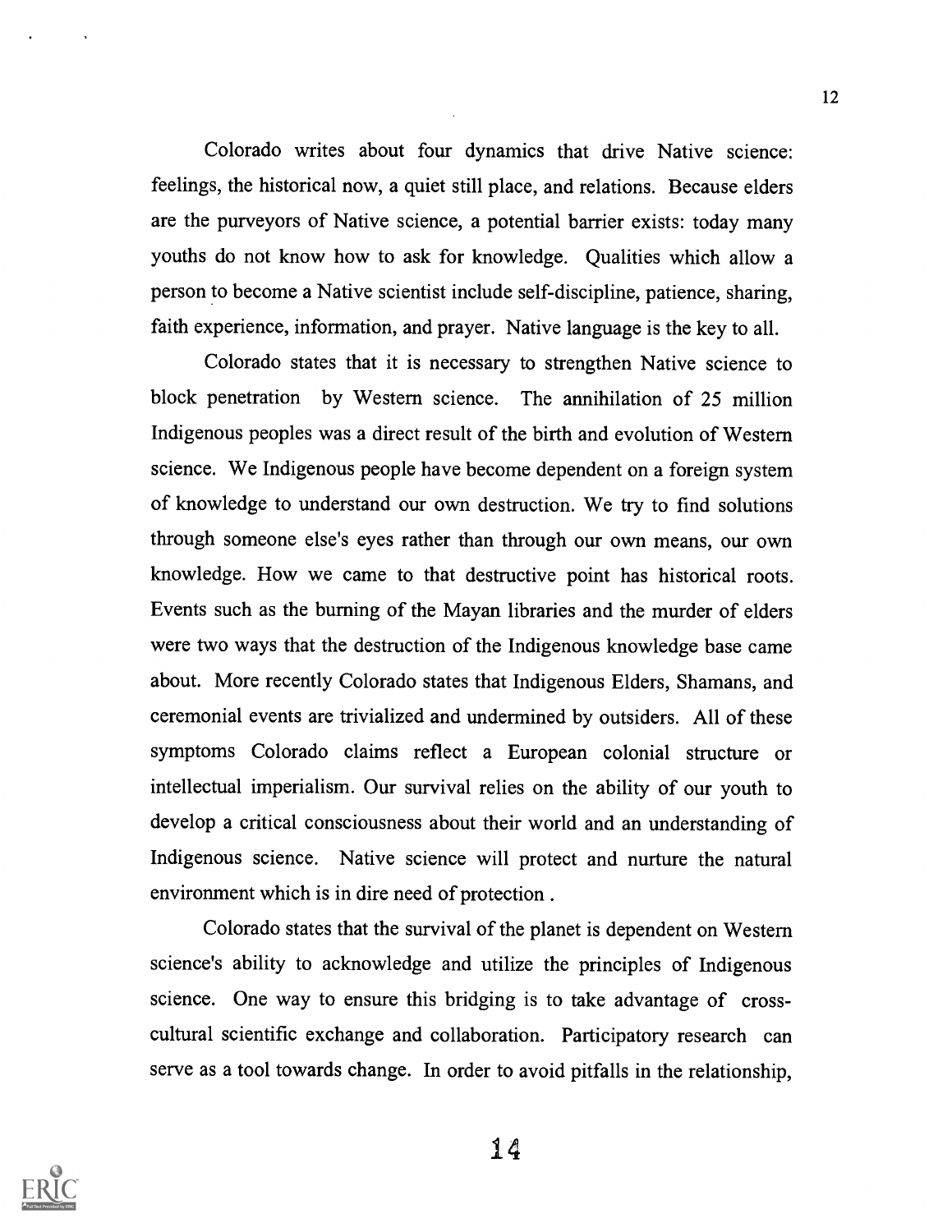Indigenous science must be recognized as standing on its own right as a knowledge base.

Indigenous people acquire much knowledge through listening. I recall a story told by Danny Musqua, Saulteaux elder at the University of Saskatchewan, in which he relayed an incident with his 86 year old grandmother. One day Danny greeted her only to be told to be quiet. Every time he would try to greet her she would tell him to be quiet. Finally she said, "I'm listening for the sounds that these tiny bugs make and if you talk I will not be able to hear their voices." It was after they both heard the sharp highpitched tiny screech, did the old woman tell Danny the significance of the bug's voice. Her knowledge goes something like this: In the spring the tiny insects lay their eggs on the shaft of a special plant which at this time of the year is underground. If we hear the bugs before they actually lay their eggs we will be able to identify the spot where the plant will grow. I gathered from this that the plant may be dug up accidently or damaged if we don't walk carefully-- hence the bug listening ritual. The plant leaves will be used as a medicine, and later in the season the flowers and the roots will all be used for medicinal purposes. All because of the sound of a bug.

Jack Weatherford is a non-Indigenous scholar who has spent a lot of time learning and writing about Indigenous contributions to science. Prior to writing his book Indian Givers, Weatherford spent considerable time in South America and other parts of the world learning about Indigenous knowledge, particularly in reference to food contributions. He claims that without the experimental and trial and error methods of early Indian farmer,

> modern science would have lacked the resources with which to start. The limited agricultural background of the Old World would have been far too meager and would have required

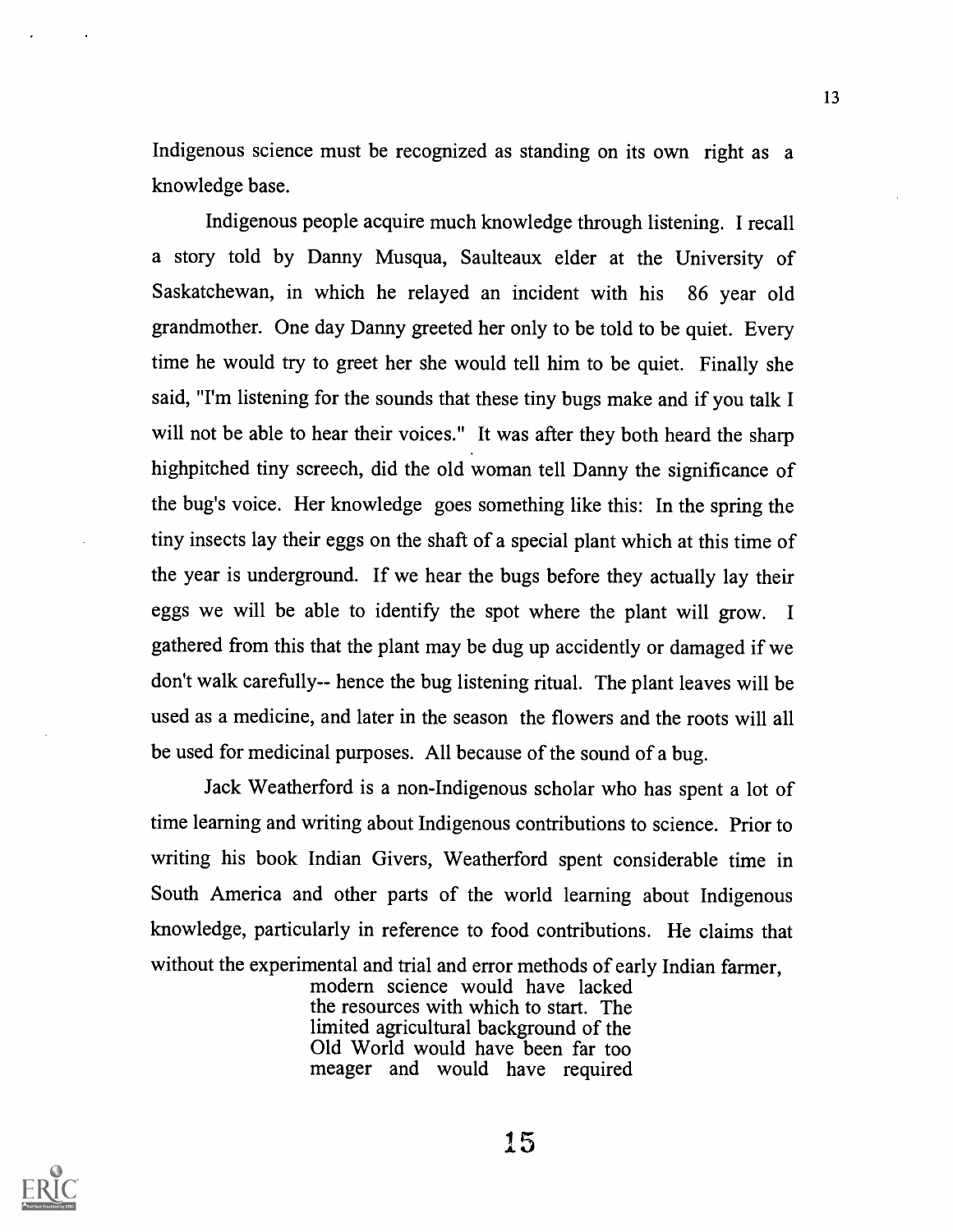centuries more of research before science reached its present level. (p. 82)

According to Weatherford, Indigenous peoples in South America were the first to develop the "planting" method (as opposed to the Old World "broadcasting" method) of planting seeds. Corn was adapted to grow with an protective husk which saved the corn seeds from both drought and insects. Prior to their adaptation away from wheat-based foods to potato diets, many Old World people died from famine when wheat was wiped out with more ease than underground potato crops. Weatherford states that without potato crops many populations (including the Irish and Russians) would not have survived. Indigenous peoples of South America were the first to freeze-dry potatoes for storage, and to use after the growing season had come and gone.

In the tiny jungle community of Genaro Herrera, the South American Indians are teaching scientists how to cultivate a wide variety of yams, potatoes, and tubers. These Western trained scientists have no understanding, knowledge, or language for many of these plants. Weatherford (1988) stated:

> The American crops required new ways of farming that appeared bizarre to Old World farmers and violated all past agricultural principles of good farming. The scientist working at Ganaro Herrera strive to unravel the<br>complex technology of native complex technology of native agriculture and food processing as much as they strive to understand more about the biology of the plants themselves. (p. 82)

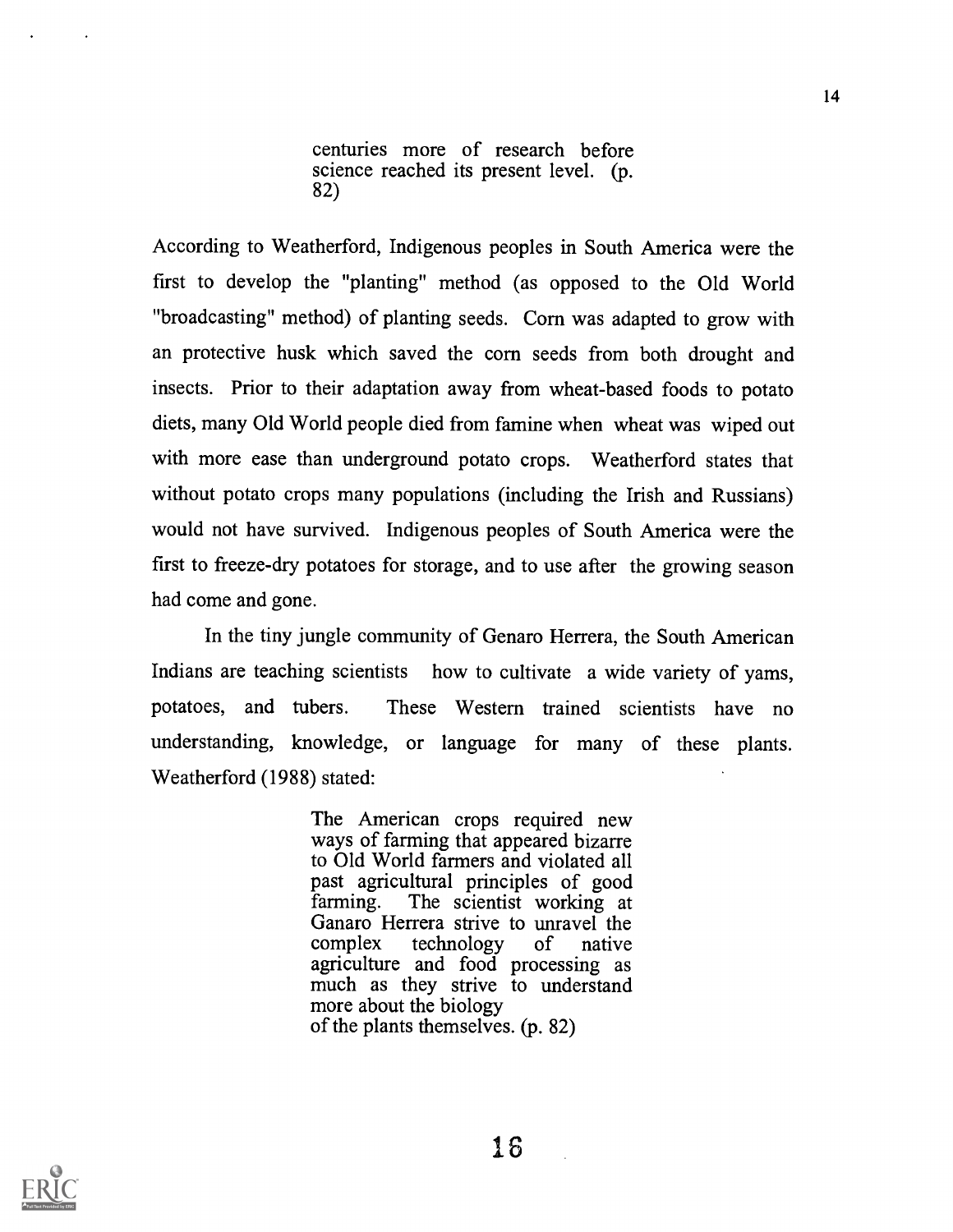Weatherford talks about the general superiority of Indian medical knowledge and pharmacology. It is common knowledge that Indigenous peoples saved the live of many men who came with Jacques Cartier during the early voyages. Today the Incas still prevent goiter with seaweed (high iodine content) and kelp is harvested by large commercial ships from California to Peru for a variety of pharmaceuticals, foods, and toiletries (Weatherford, 1988). Other Indigenous medicines are petroleum jelly, oil of wintergreen, aspirin, quinine, and muscle relaxants from curare. Brain surgery was practised by Andean Indians to relieve concussions suffered from severe blows to the head during combat. The Aztec precision surgery surpassed the European centralization of medicine at that time.

> Even today no steel scalpel has ever been made that cuts sharper than the obsidian implements of the Aztec surgeons. Only the laser beam can cut a finer incision with less bleeding and less scarification than the Aztec surgeons. The fine Aztec scalpels allowed the doctors to cut with minimum blood loss, and the wound healed with fewer scars. (p. 188)

Similarly Sandra Harding in Whose Science Whose Knowledge, credits the knowledge of Indigenous African cultures. According to her sources, agricultural sciences developed in Africa at least seven millennia before appearing on any other continent.

> Barley and wheat were cultivated and harvested near the Nile and farther south in Nubia more that 10,000 years before the Egyptian dynasties. Cattle were domesticated in the Kenya highlands more than 15,999 years ago. It now appears that the Euphrates River Valley, familiar to North Atlantic schoolchildren as the cradle

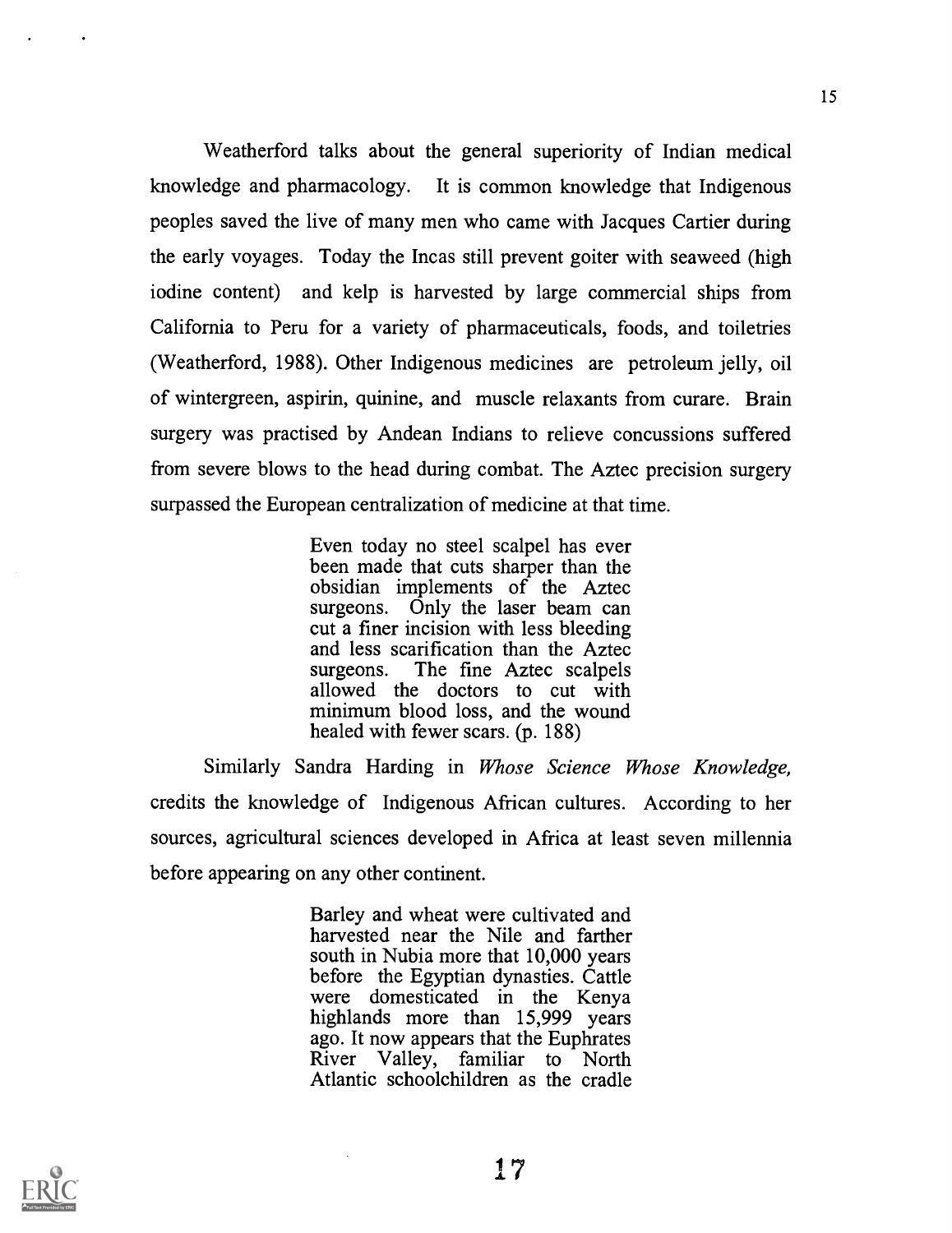of civilization was developed through<br>the diffusion from Africa of the diffusion from Africa of information, ideas, and technologies. (p. 225)

In the field of medicine, Africans used many of the components of some modern drugs, including, antibacterial agents, Kaopectate, aspirin, and reserpine. African societies had treatments for malaria fever, snakebite, neurotoxic venoms, intestinal parasites, catarrh, tumors, skin ulcers, venereal disease, conjunctivitis, bronchitis, urethral stricture, and others. Mathematics was highly developed in ancient Africa as evidenced by records of an 8,000 year old numerization system which was found in Zaire.

While it is indisputable that Indigenous knowledge in the sciences predates much of Western science, and forms the basis for many contemporary scientific wonders, recognition for these contributions is not evident. Recently the Saskatoon Tribal Council and the University of Saskatchewan have embarked on a project which is addressing this problem, through the development of a project called Super Saturday. This program will incorporate Indigenous knowledge with Western science in the context of teaching children. The Project is based after a Hawaiian model from the Na Pua No'eau Center for Gifted and Talented Native Hawaiian Children in Hilo, Hawaii.

The Center for Gifted and Talented Native Hawaiian Children was established for the purpose of increasing educational enrichment opportunities for Native Hawaiian children from grades k to 12 at the University of Hawaii. There are four elements incorporated into the Na Pua No'eau program development. These elements are, talent enhancement, selfesteem development, integration of Hawaiian culture and values, and student and parent support services. The Na Pua No'eau centre serves as a resource

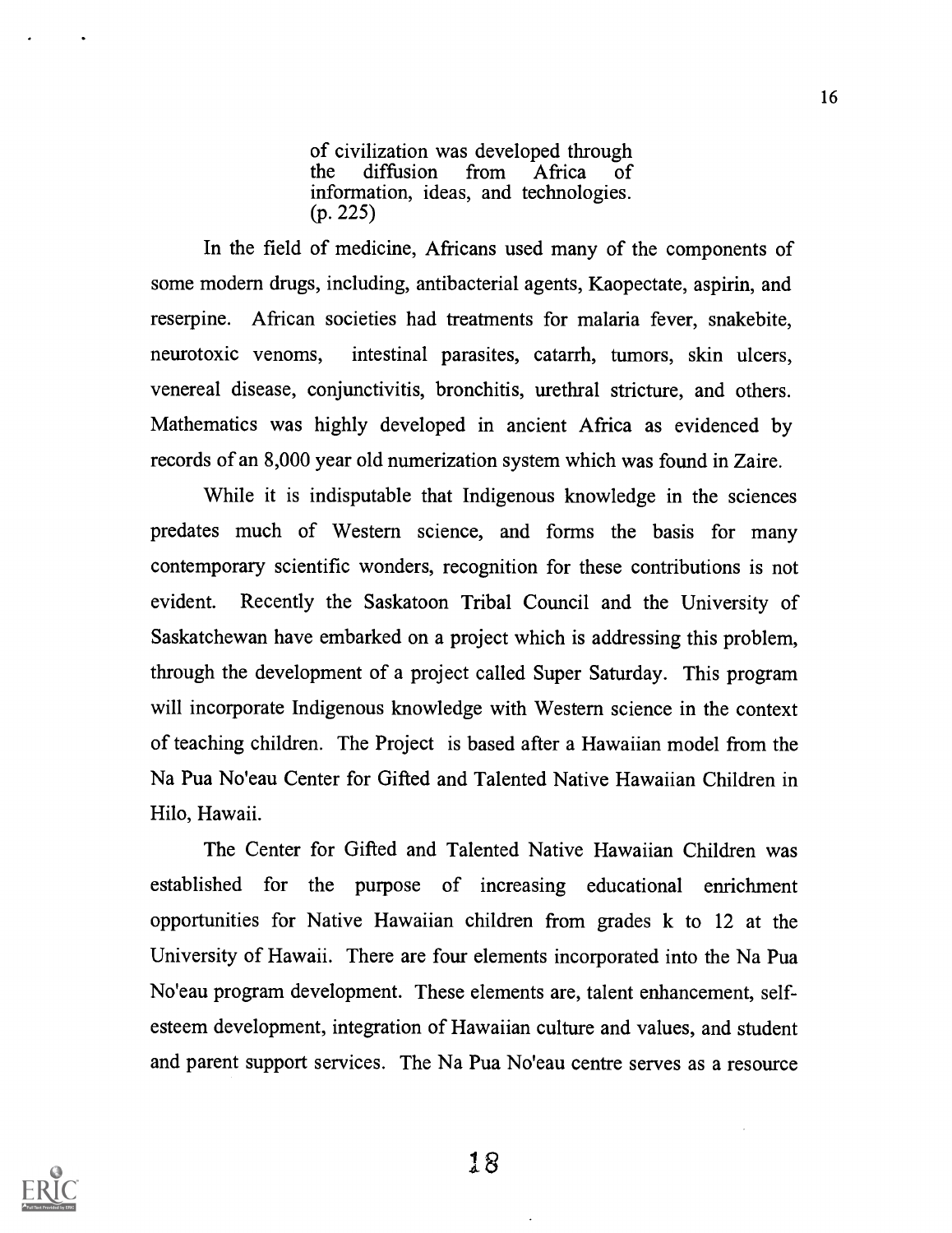for educational institutions and teachers. It provides state of the art research, materials and knowledgeable personnel. Workshops are offered to classroom teachers to enable them to understand the needs of Native Hawaiian gifted and talented youth.

The Student and Parent Support Services is an integral part of the centre. The support services provide students and their families with information and activities that will help the students to succeed. Students and parents receive staff support, information, and enrichment activities to use at home. These activities permit parents to be positive advocates in the students success.

Within the Na Pua No'eau program, the Keala Lapa'au program develops an interest in medical careers. The program facilitates activities which enhance the number of students in medicine. It provides hands-on practice with day to day contact and other activities with medical doctors. It also includes career shadowing and internships, as well as an undergraduate pre-medicine program at the university.

An important part of the programming is the integration of Western knowledge with Native Hawaiian values and culture, as an effort to meet the needs of parents. Language, culture, handicrafts, and history is an integral part of the programming. The Hokule'a utilizes the outdoors and the wa'a kaulua (double hulled canoe) to gain knowledge in celestial navigation, astronomy, meteorology, and physics of wave action.

> Students use their creativity and thinking skills as they re-live the survival of their Kupuna(ancestors) who crossed the Pacific Ocean on the double-hulled canoe, Hokule'a. A thorough process of solving a series of everyday problems encountered while at sea is an every day challenge

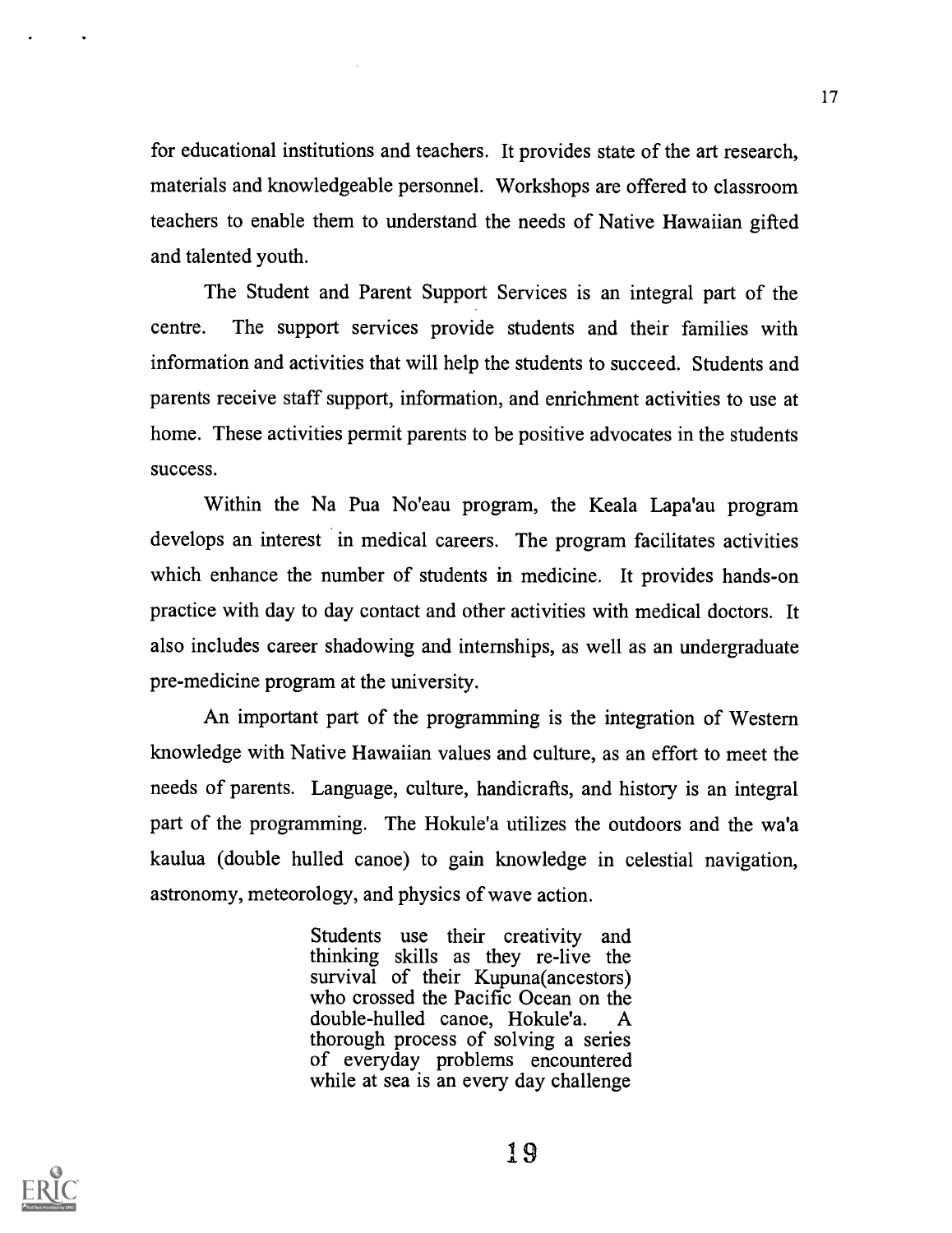for student sailors. Psychomotor skills also come into play as students learn to construct tools for gathering food and water and learn to construct protective shelters while at sail. More psychomotor skills become important to master as students learn to paddle, navigate, sail, maintain and repair a Hawaiian sailing vessel (Na Pua No'eau Booklet)

Like the Hawaiian model, the Super Saturday program reflects Indigenous culture and incorporates Western science knowledge. The organizing team, which is made up of faculty members from the University of Saskatchewan, employees from the Saskatoon Tribal Council, and First Nations Elders and community people, met over the past year, identifying topics, resource people, curriculum ideas, and funding proposals. The pilot year, which began in July 1998, sponsored two groups of children in Grades 4-6 to study at the University of Saskatchewan campus, and to take part in some field work in their home communities during the months of July and August The second intake of 1998 took place in August.

> An essential component of the Super Saturday program includes themes incorporate cultural/traditional teachings. This particular aspect prevents the loss of<br>knowledge of ancestral knowledge accomplishments. Therefore, serving as an anchor for students maintaining cultural identity in the mix of learning<br>other world view perspectives. other world view perspectives. (SuperSaturday brochure)

In preparation for their studies, science faculty members (from engineering, mathematics, chemistry and biology) met with community people knowledgeable in their Aboriginal traditions. Together they

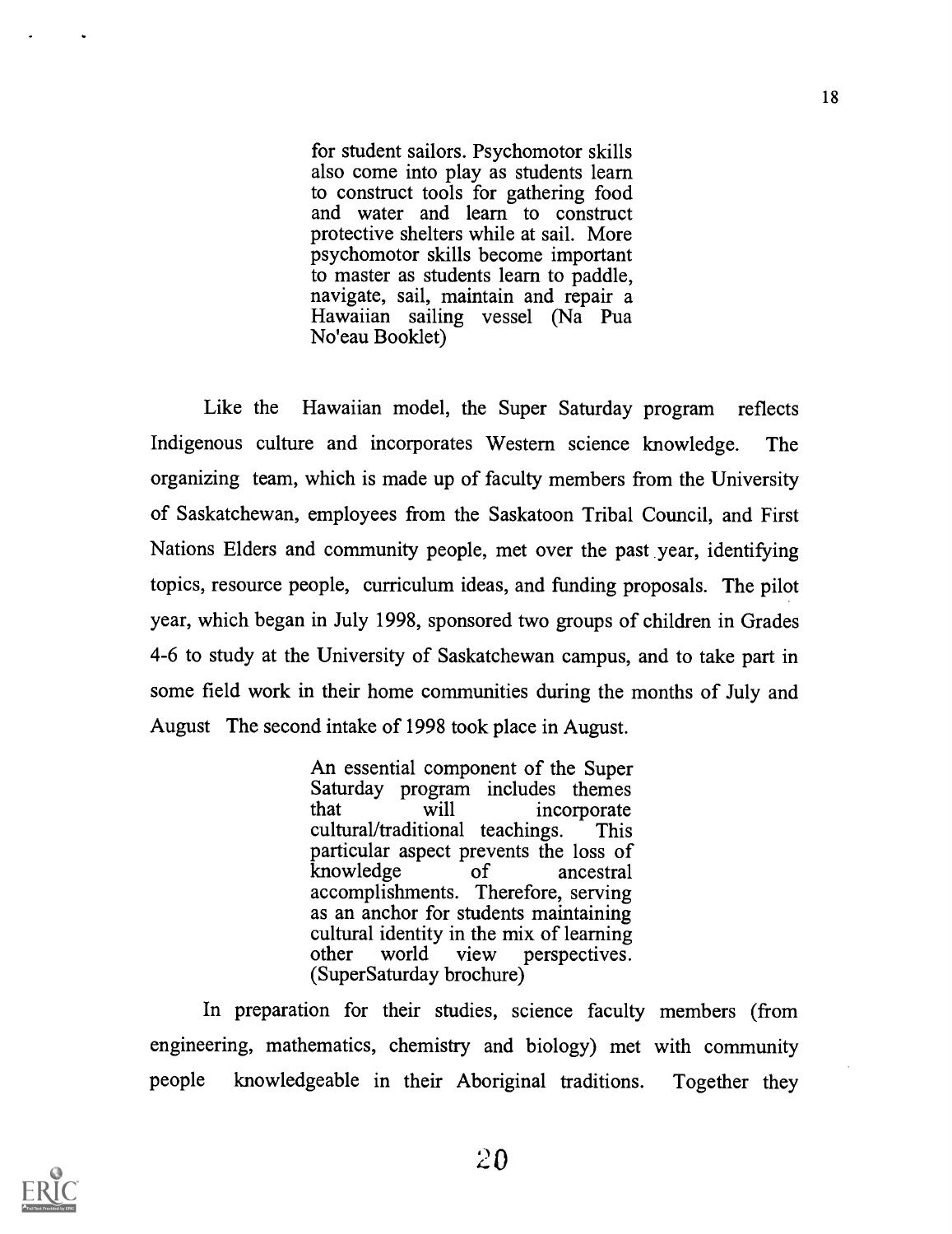developed curriculum which appeal to young Aboriginal students and draw comparisons between Indigenous knowledge and Western science. The Engineering faculty along with teepee and sweatlodge builders, have incorporated the Aboriginal and Western design forms as examples of structurally sound building practices. The program expanded to include Grades 7-9 in the fall of 1998 and will expand to include grades 10 - 12 in the summer of 2000.